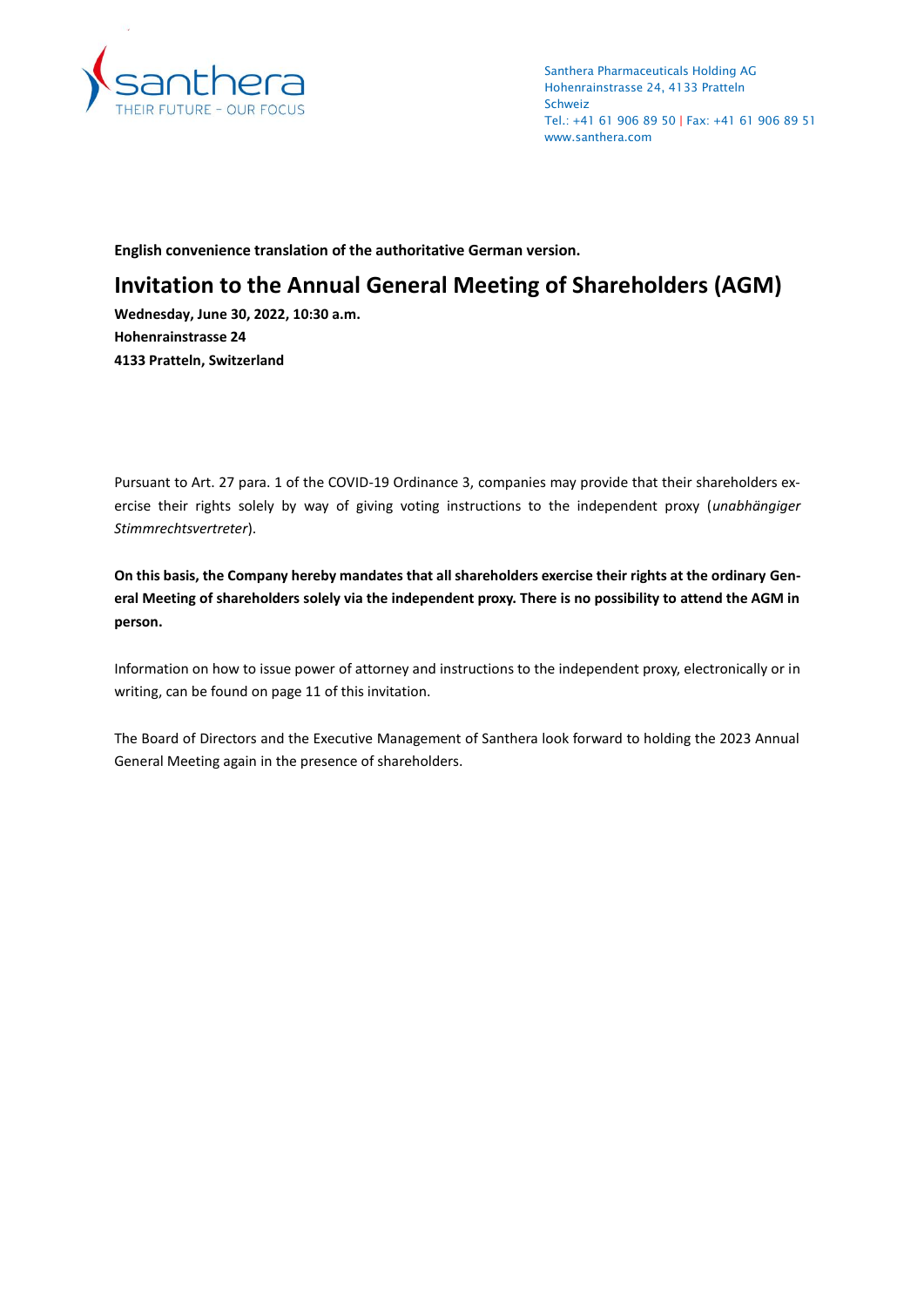# **Agenda (Overview)**

- **1. Approval of the Annual Financial Statements and the Consolidated Financial Statements 2021**
- **2. Appropriation of the Annual Result and Allocation of Reserves**
- **3. Consultative Vote on the Compensation Report 2021**
- **4. Discharge of the Members of the Board of Directors and of the Executive Management from Liability for the Financial Year 2021**
- **5. Increase of Authorized Capital and Amendment to the Articles of Incorporation**
- **6. Capital Reduction by Reduction of Nominal Value and Amendments to the Articles of Incorporation**
- **7. Re-election of the Members of the Board of Directors and of the Chairman of the Board**
- **8. Re-election of the Members of the Compensation Committee**
- **9. Approval of the Compensation of the Members of the Board of Directors**
- **10. Approval of the Compensation of the Members of the Executive Management**
- **11. Re-election of the Statutory Auditors**
- **12. Re-election of the Independent Proxy**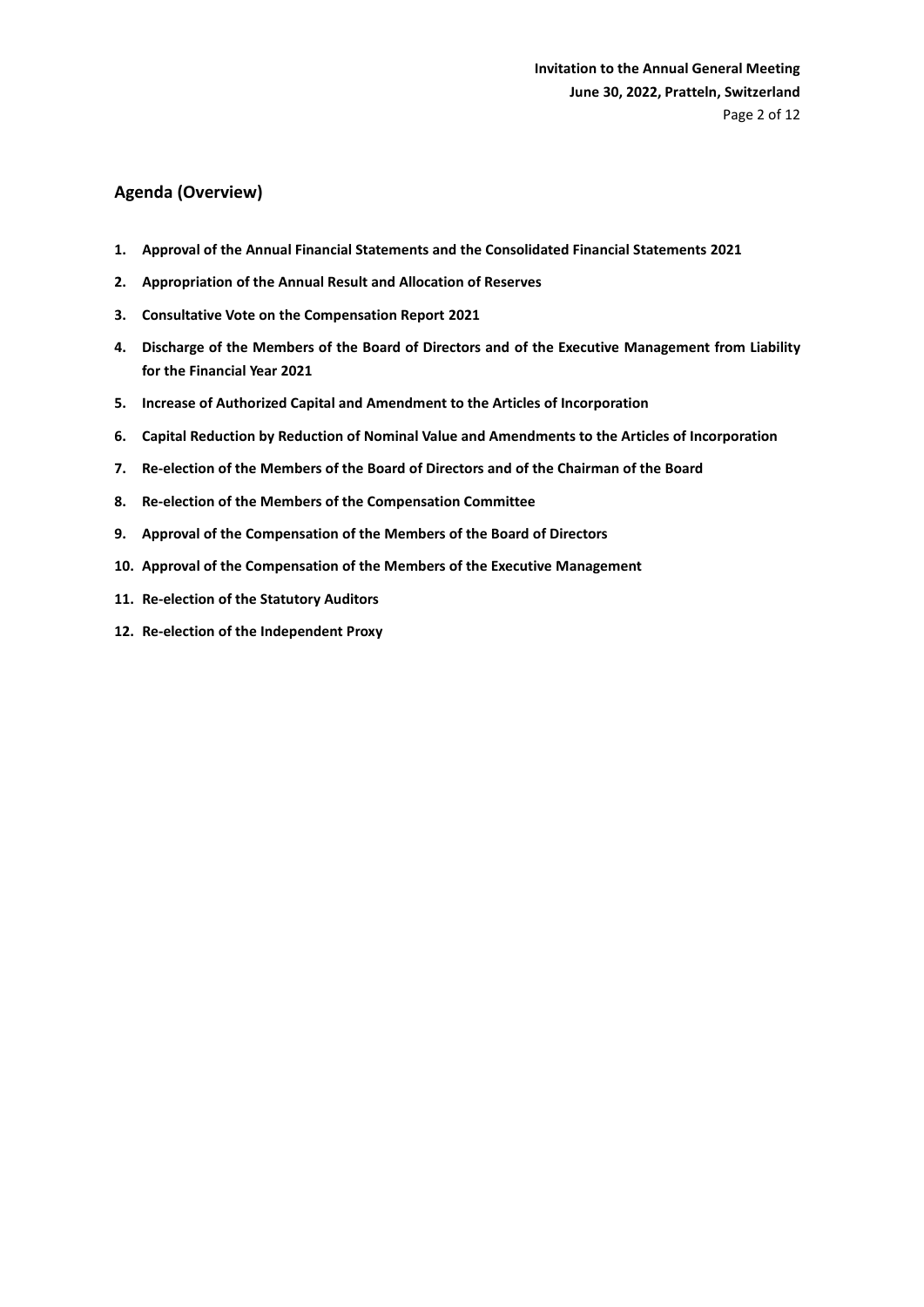# **Invitation to the Annual General Meeting June 30, 2022, Pratteln, Switzerland** Page 3 of 12

# **Agenda Items, Motions and Explanations**

# **1. Approval of the Annual Financial Statements and the Consolidated Financial Statements 2021**

# **Motions**

The Board of Directors proposes to approve the Annual Financial Statements and the Consolidated Financial Statements for the 2021 financial year.

# **2. Appropriation of the Annual Result and Allocation of Reserves**

# **Motions**

# **(a) Loss Carryforward**

The Board of Directors proposes to carry forward the annual loss for 2021 of CHF 1,613,379 to the new account.

# **(b) Allocation of Reserves from Capital Contribution to Free Reserves**

The Board of Directors proposes to allocate the amount of CHF 19,000,000 from the reserves from capital contributions to the free reserves.

# **Explanations**

# **(a) Loss Carryforward**

*The net annual loss for 2021 amounted to CHF 1,613,379. The loss carryforward of the previous financial years amounts to CHF 39,801,095. After appropriation of the annual loss, the total loss carryforward amounts to CHF 41,414,474.*

| In CHF                                        | 2021        | 2020        |
|-----------------------------------------------|-------------|-------------|
| Loss carryforward of previous financial years | -39,801,075 | -32,377,063 |
| Annual loss                                   | -1,613,379  | -7,424,032  |
| Total loss carryforward                       | -41,414,474 | -39,801,095 |

# **(b) Allocation of Reserves from Capital Contributions to Free Reserves**

*The Board of Directors proposes to re-allocate an amount of CHF 19,000,000 from the reserves from capital contributions (which amount to CHF 19,187,643) to the free reserves. To this extent, the reserves from capital contributions could no longer be used for tax-free distributions. As a result of such allocation, the free reserves would be increased from CHF 95,994,714 to CHF 114,994,714 and the reserves from capital contributions would be reduced from CHF 19,187,643 to CHF 187,643.*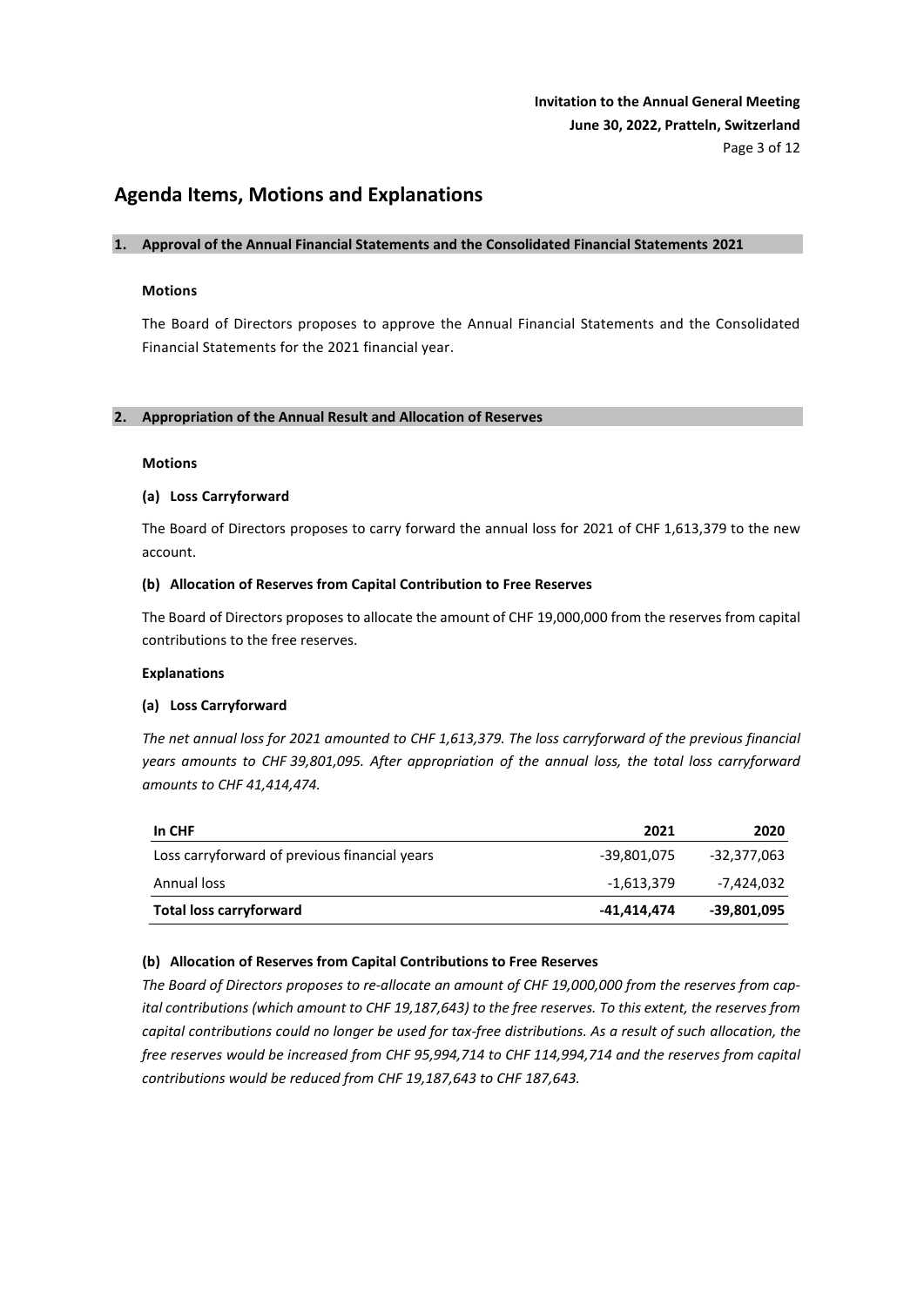**Invitation to the Annual General Meeting June 30, 2022, Pratteln, Switzerland** Page 4 of 12

# **3. Consultative Vote on the Compensation Report 2021**

#### **Motion**

The Board of Directors proposes to approve the Compensation Report 2021 in a non-binding consultative vote.

#### **Explanations**

*The Compensation Report 2021 covers the fundamentals of the compensation for the members of the Board of Directors and of the Executive Management as well as the compensation paid to them during the financial year 2021. In compliance with Article 25 of the Articles of Incorporation and the recommendations of the Swiss Code of Best Practice for Corporate Governance, the Board of Directors submits the Compensation Report 2021 to the AGM for a non-binding consultative vote.*

# **4. Discharge of the Members of the Board of Directors and of the Executive Management from Liability for the Financial Year 2021**

#### **Motions**

#### **(a) Discharge of the Members of the Board of Directors**

The Board of Directors proposes to grant discharge from liability to the members of the Board of Directors for their activities during the financial year 2021.

#### **(b) Discharge of the Members of the Executive Management**

The Board of Directors proposes to grant discharge from liability to the members of the Executive Management for their activities during the financial year 2021.

# **5. Increase of Authorized Capital and Amendment to the Articles of Incorporation**

#### **Motion**

The Board of Directors proposes to increase the authorized share capital by CHF 2,656,782 and an extension thereof until June 29, 2024, and to amend Article 3a of the Articles of Incorporation as set out in the Annex.

#### **Explanations**

*Currently, the authorized share capital amounts to CHF 34,203,905. The Board of Directors proposes to increase the authorized share capital to the statutory maximum, being 50% of the share capital registered in the commercial register, and to extend the authorized share capital to the statutory maximum, i.e., two years. With such increase and extension, Santhera would have additional flexibility with respect to its foreseen financing in the near future.*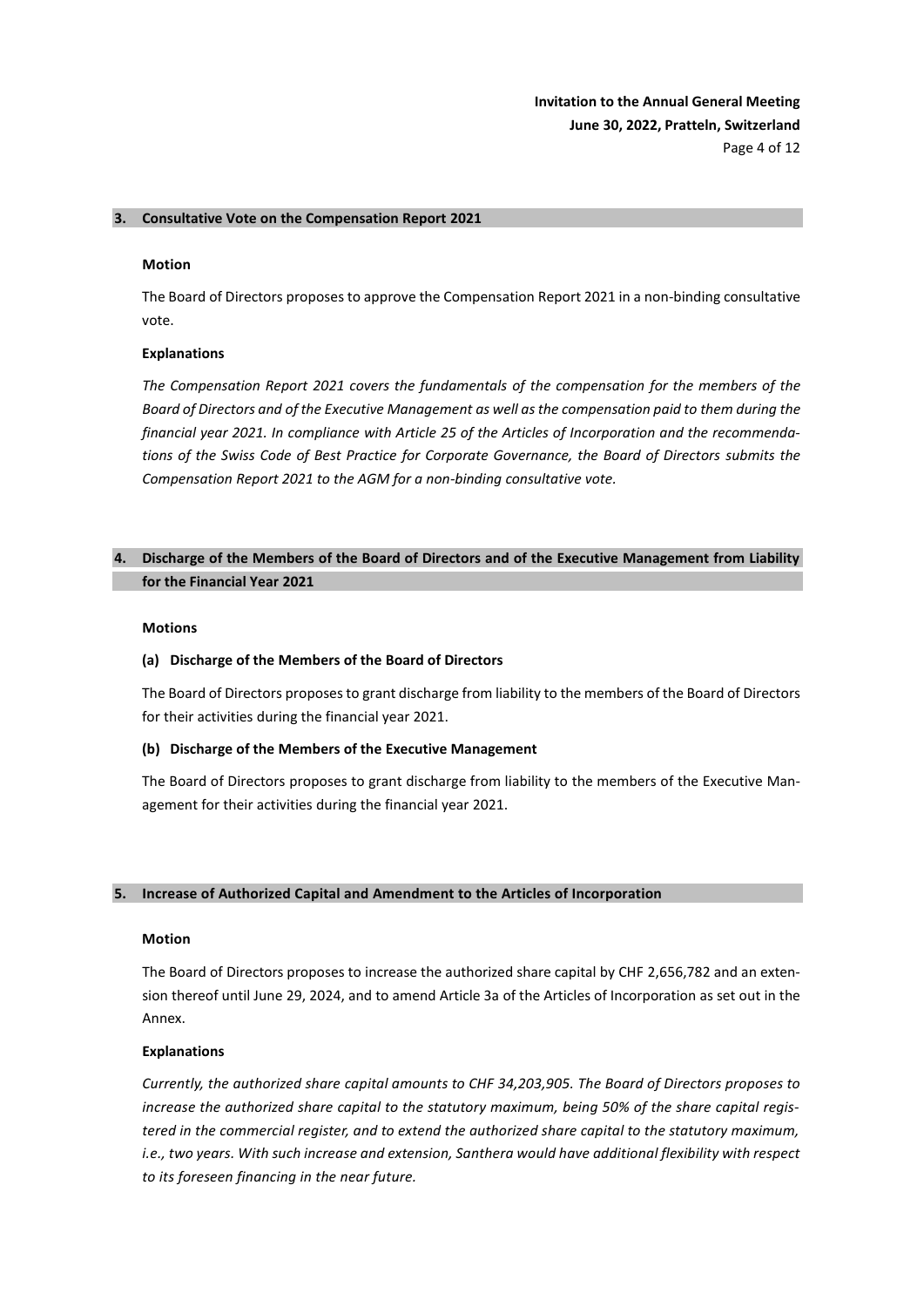#### **6. Capital Reduction by Reduction of Nominal Value and Amendments to the Articles of Incorporation**

#### **Motion**

- (1) The Board of Directors proposes to reduce the Company's share capital by CHF 72,984,160.26 from CHF 73,721,374.00 to CHF 737,213.74 through the reduction of the nominal value of the registered shares from CHF 1.00 to CHF 0.01 per share, and to allocate the aggregate reduction amount to the reserves from capital contribution. The amount of the reduction of the Company's share capital shall be increased by the reduced nominal value of the registered shares that may be issued from the Company's authorized and conditional share capital until the consummation of the capital reduction.
- (2) The Board of Directors proposes to reduce the nominal value of the shares issuable from the authorized share capital (art. 3a of the Articles of Incorporation) and conditional share capital (art. 3b and art. 3c of the Articles of Incorporation) from CHF 1.00 to CHF 0.01 per share, and to reduce the authorized share capital (art. 3a of the Articles of Incorporation) and the conditional share capital (art. 3b and art. 3c of the Articles of Incorporation) by a corresponding amount, and to amend the Articles of Incorporationaccordingly, all subject to and with effect as of the registration of the reduction of the Company's share capital as proposed in motion (1) with the commercial register of the Canton of Basel-Landschaft.
- (3) The Board of Directors proposes to determine the result of the audit report pursuant to art. 732 para. 2 of the Swiss Code of Obligations (CO) by Ernst & Young AG, Basel, which has been made available to the shareholders and is available at the General Meeting, according to which the claims of the creditors are fully covered despite the reduction of the share capital.

#### **Explanations**

*The shares of Santhera are currently trading slightly above the nominal value of CHF 1 per share. Swiss law does not allow for the issue of shares below their nominal value. Therefore, the Board of Directors recommends reducing the nominal value in order to have more flexibility in light of the intended financings.*

*The proposed reduction of the nominal value is a purely technical measure. The total equity base remains unchanged, as does the number of shares currently issued. The amount by which the Company's share capital will be reduced shall be allocated to the reserves from capital contribution.*

*According to Swiss law, an audit report is required for the proposed capital reduction. The corresponding report by Ernst & Young AG, Basel, can be found on Santhera's website at [https://www.santhera.com/in](https://www.santhera.com/investors-and-media/investor-toolbox/share-bondholder-meetings)[vestors-and-media/investor-toolbox/share-bondholder-meetings.](https://www.santhera.com/investors-and-media/investor-toolbox/share-bondholder-meetings)*

# **7. Re-election of the Members of the Board of Directors and of the Chairman of the Board**

#### **Motions**

#### **(a) Re-election of Elmar Schnee to the Board of Directors**

The Board of Directors proposes the re-election of Elmar Schnee as a member of the Board of Directors until the end of the 2023 AGM.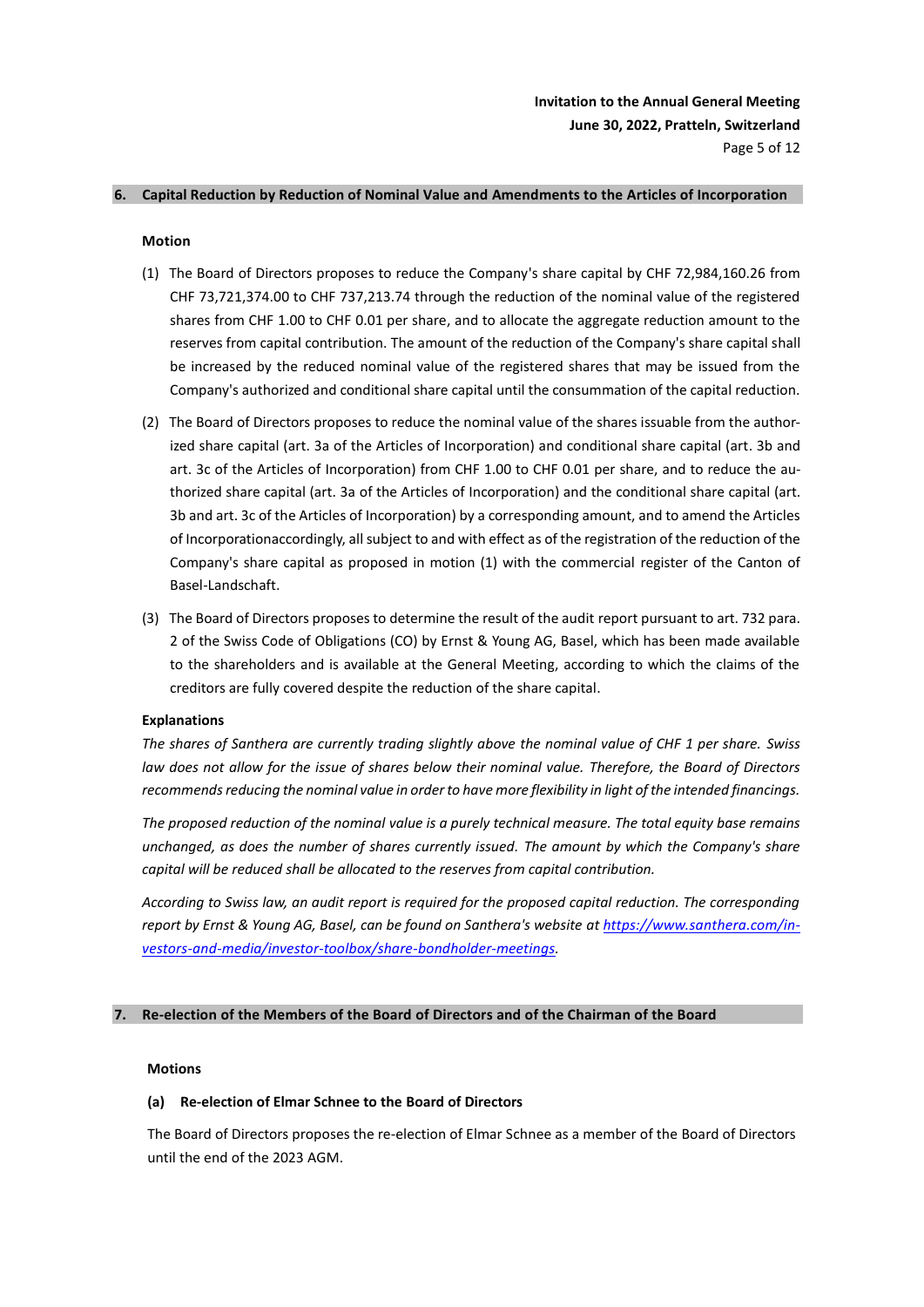# **Invitation to the Annual General Meeting June 30, 2022, Pratteln, Switzerland**

#### Page 6 of 12

# **(b) Re-election of Philipp Gutzwiller to the Board of Directors**

The Board of Directors proposes the re-election of Philipp Gutzwiller as a member of the Board of Directors until the end of the 2023 AGM.

# **(c) Re-election of Thomas Meier to the Board of Directors**

The Board of Directors proposes the re-election of Thomas Meier as a member of the Board of Directors until the end of the 2023 AGM.

# **(d) Re-election of Patrick Vink to the Board of Directors**

The Board of Directors proposes the re-election of Patrick Vink as member of the Board of Directors until the end of the 2023 AGM.

# **(e) Re-election of Elmar Schnee as Chairman of the Board of Directors**

The Board of Directors proposes the re-election of Elmar Schnee as Chairman of the Board of Directors until the end of the 2023 AGM.

# **Explanations**

*The members and the Chairman of the Board of Directors will have to be elected individually. The term of office of all members of the Board of Directors will end at this year's AGM. All members of the Board of Directors stand for re-election. Elmar Schnee is proposed for re-appointment as chairman of the Board of Directors. His experience provides crucial support to the management, in particular as the Company is moving towards a first launch of vamorolone in the USA.*

# **8. Re-election of Members of the Compensation Committee**

#### **Motions**

# **(a) Re-election of Elmar Schnee as member of the Compensation Committee**

The Board of Directors proposes the re-election of Elmar Schnee as a member of the Compensation Committee until the end of the 2023 AGM.

#### **(b) Re-election of Patrick Vink as member of the Compensation Committee**

The Board of Directors proposes the re-election of Patrick Vink as a member of the Compensation Committee until the end of the 2023 AGM.

#### **Explanations**

*The members of the Compensation Committee will have to be elected individually by the AGM. Only members of the Board of Directors are eligible. It is intended that Patrick Vink will be re-appointed as Chairman of the Compensation Committee.*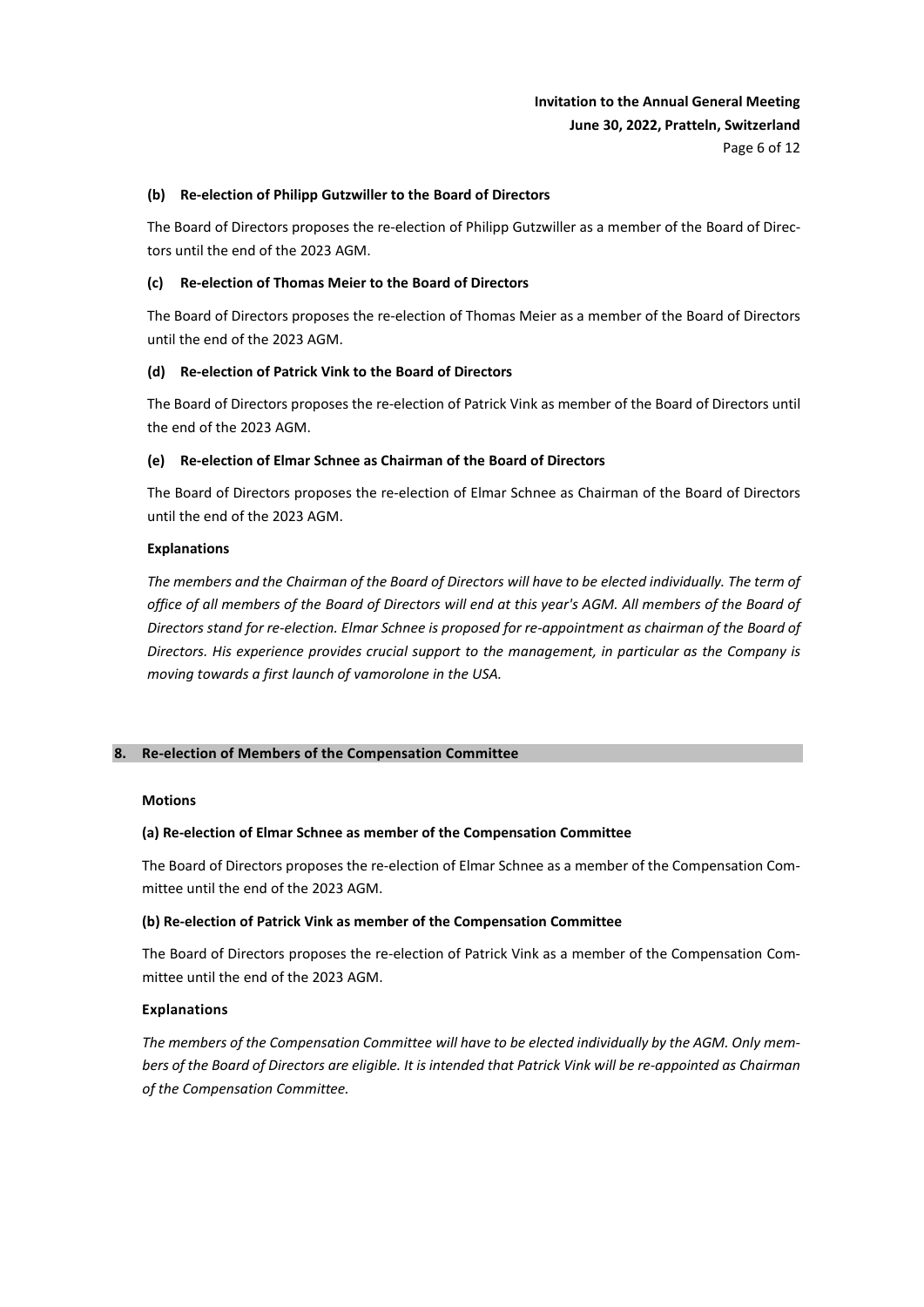# **9. Approval of the Compensation of the Members of the Board of Directors**

# **Motion**

The Board of Directors proposes the approval of a maximum total amount of fixed compensation of the Board of Directors of CHF 625*,*000 (excl. employer contributions to social security) until the 2023 AGM.

#### **Explanations**

*The current members of the Board of Directors are nominated for re-election at the 2022 Annual General Meeting.* 

*In case of approval of the proposed total compensation of the Board of Directors by the AGM, the Board of Directors plans to compensate the chairmanship and the membership of the Board of Directors, and its Committees as follows:*

|                                        | <b>Compensation</b> | <b>Number</b> | Total          |
|----------------------------------------|---------------------|---------------|----------------|
| <b>Function</b>                        | $(CHF)^*$           |               | $(CHF)^*$      |
| Chairman of the Board of Directors     | <i>180,000</i>      | 1             | <i>180,000</i> |
| Member of the Board of Directors       | 115,000             | 3             | 345,000        |
| Chairman of the Audit Committee        | 30,000              | 1             | 30,000         |
| Member of the Audit Committee          | <i>10,000</i>       | 1             | <i>10,000</i>  |
| Chairman of the Compensation Committee | <i>20,000</i>       | 1             | 20,000         |
| Member of the Compensation Committee   | <i>10,000</i>       | 1             | <i>10,000</i>  |
| Chairman of the Scientific Committee   | <i>20,000</i>       | 1             | 20,000         |
| Member of the Scientific Committee     | <i>10,000</i>       | 1             | <i>10,000</i>  |
| Total                                  |                     |               | 625,000        |

*\* excluding employer contributions to social security*

*The total compensation of CHF 625,000 (excluding legally required employer's contributions to social security) would be paid at a minimum of 50% in the form of restricted shares and the remainder in cash fees. The value of the restricted shares represents a market value that takes into account the following elements, among others: Share price on the day of the AGM, vesting on the day before the 2023 AGM and thereafter a restriction period until June 30, 2025, during which the restricted shares may generally not be sold. Members of the Board of Directors may elect to receive up to 100% of their compensation in the form of restricted shares.*

*The table below sets out the approved maximum compensation for the Board of Directors for the period from the 2021 AGM to the 2022 AGM, the estimated actual compensation for the same period and the proposed maximum compensation for the period from the 2022 AGM to the 2023 AGM.*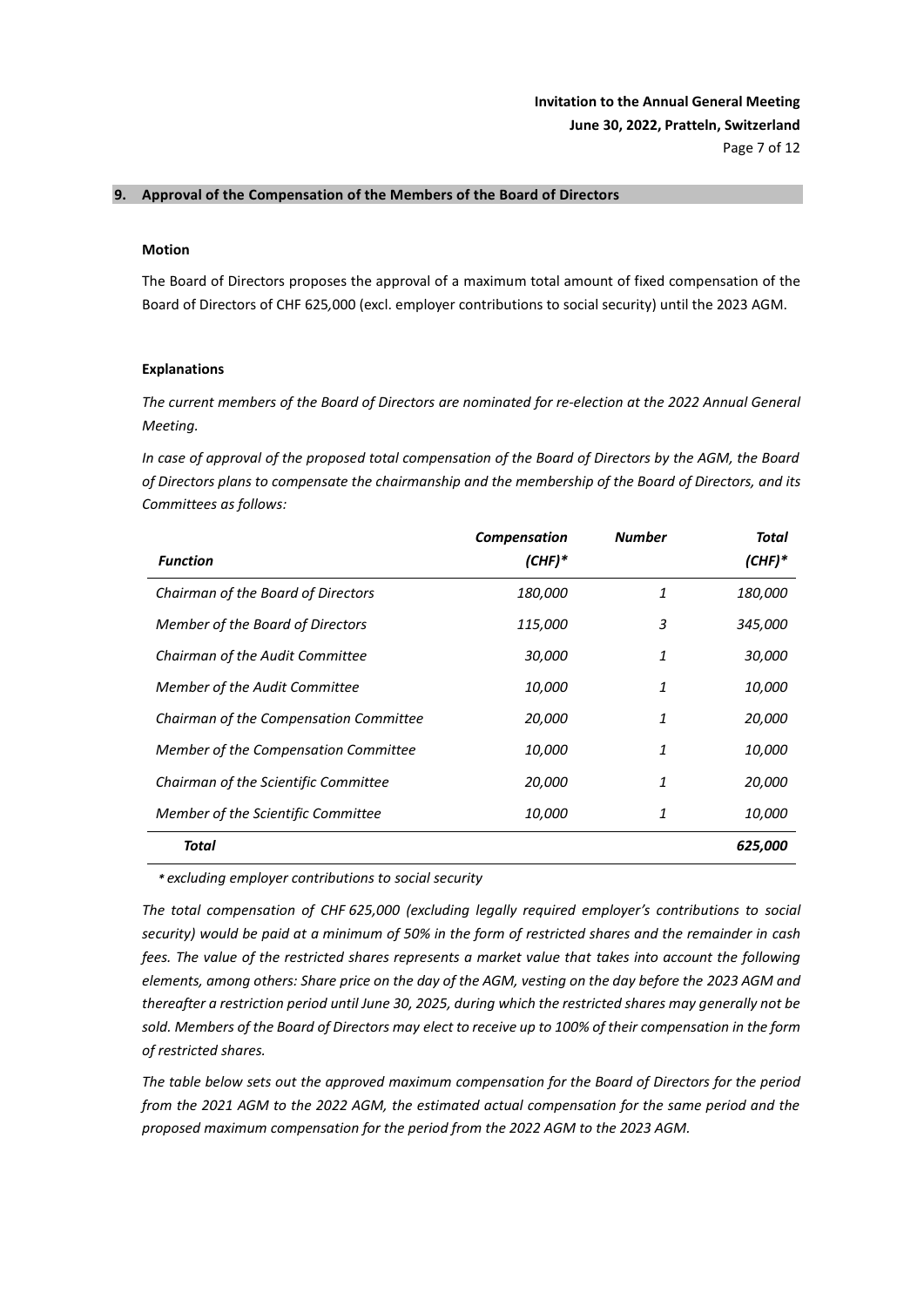|                         |                                    | <b>Approved</b>              | Paid/payable                  |
|-------------------------|------------------------------------|------------------------------|-------------------------------|
|                         | <b>Proposed</b><br>AGM 2022 - 2023 | AGM 2021-<br><b>AGM 2022</b> | <b>AGM 2021 - AGM</b><br>2022 |
|                         |                                    |                              |                               |
| Board fees (CHF) cash   |                                    |                              | 223,125                       |
| Board fees (CHF)        |                                    |                              |                               |
| elected to be received  |                                    |                              |                               |
| as RSU                  | 312,500                            |                              | 89,375                        |
| <b>Board fees (CHF)</b> |                                    |                              |                               |
| mandatory RSU           |                                    |                              |                               |
| portion                 | 312,500                            | 312,500                      | 312,500                       |
| Total ordinary          |                                    |                              |                               |
| compensation (CHF)      | 625,000                            | 625,000                      | 625,000                       |
| Extraordinary           |                                    |                              |                               |
| compensation (CHF) $1$  | 0                                  | 400,000                      | 400,000                       |
| Total<br>compensation   |                                    |                              |                               |
| (CHF)                   | 625,000                            | 1,025,000                    | 1,025,000                     |

1) Extraordinary compensation approved at the AGM on June 22, 2021, in the form of restricted shares.

#### **10. Approval of the Compensation of the Members of the Executive Management**

# **Motions**

#### **(a) Fixed Compensation of the Members of the Executive Management for 2023**

The Board of Directors proposes the approval of a maximum total amount of fixed compensation of the members of the Executive Management for the period from January 1, 2023 to December 31, 2023 of CHF 2,950,000 (incl. employer contributions to social security and pension plans).

#### **(b) Variable Cash Compensation of the Members of the Executive Management for 2021**

The Board of Directors proposes a variable compensation for the financial year 2021 for the Executive Management in the maximum total amount of CHF 1,200,000 (incl. employer contributions to social security and pension plans).

# **(c) Variable Compensation of the Members of the Executive Management for 2022**

The Board of Directors proposes a variable compensation for the financial year 2022 for the Executive Management in the maximum total amount of CHF 2,400,000 (incl. employer contributions to social security and pension plans).

# **Explanations**

*According to Article 25 of the Articles of Incorporation, the maximum fixed compensation of the Executive Management must be approved in each case for the following year, i.e. for the period from January 1 to December 31, 2023. In addition, the Board of Directors must submit for approval any variable compensation of the Executive Management for the previous year, i.e., for the period from January 1 to December 31, 2021.*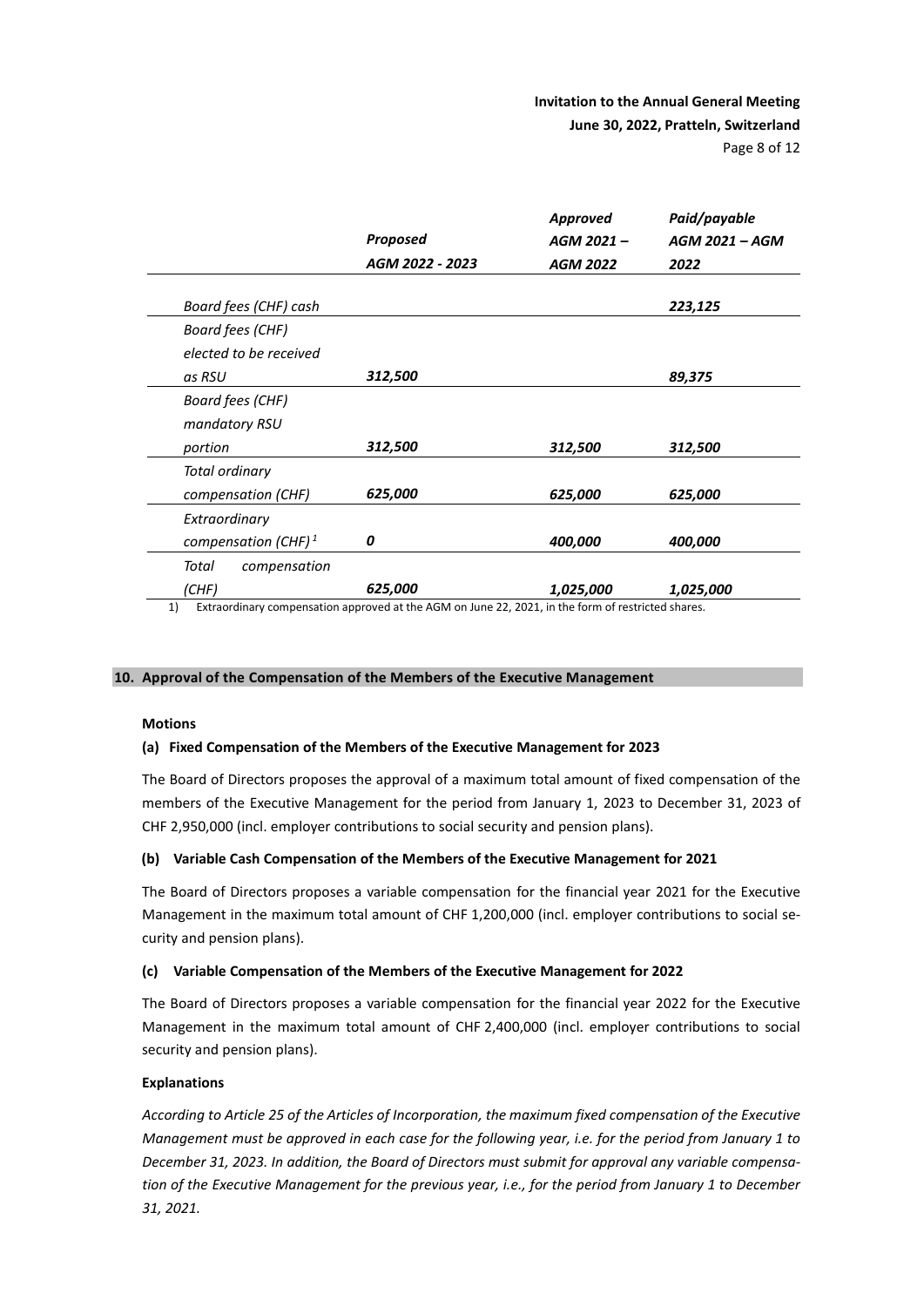**Invitation to the Annual General Meeting June 30, 2022, Pratteln, Switzerland** Page 9 of 12

# **(a) Fixed Compensation of the Members of the Executive Management for 2023**

*At the 2021 AGM, the maximum amount of CHF 4*,*100*,*000 was approved as fixed compensation for the Executive Management for 2022.*

*For the period from January 1, 2023 to December 31, 2023, the Board of Directors proposes a fixed compensation for the Executive Management of CHF 2*,*950*,*000 (incl. employer contributions to social security and pension plans). This amount would be used for the currently six members of the Executive Management. The amount also includes a reserve that would allow the Board of Directors to increase the fixed compensation of the currently six members of the Executive Management, if necessary, which has not changed since 2018, or since joining the Company, if later.*

# **(b) Variable Compensation of the Members of the Executive Management for 2021 (Cash Gratification)**

*Santhera's variable compensation consists of the compensation elements of the short-term incentive plan (STI) in cash and the share-based long-term incentive plan (LTI).*

*The cash gratification is based on the achievement of corporate and individual objectives and the financial situation of the Company. Corporate objectives included the successful completion of a financing, achieving milestones to pursue the development of vamorolone as well as to prepare partnering of vamorolone in China.*

*Overall, Company targets were substantially achieved. The Company was successfully turned around in 2021 following the futility of the Phase 3 SIDEROS study with Puldysa (idebenone) in 2020 and the subsequent restructuring. The existing debt of CHF 60 million was successfully restructured. Following the full in-licensing of the rights for vamorolone, the development of vamorolone was pursued to enable the start of the filing process of vamorolone in Duchenne Muscular Dystrophy (DMD) in the US and the EU in 2022 and the subsequent commercialization in 2023.* 

*The proposal to the shareholders at the AGM 2022 is for a maximum cash bonus payment of CHF 1,200,000 (incl. social security contributions) after two consecutive years of no cash bonus payment (for the year 2019 and for the year 2020).* 

#### **(c) Variable Compensation of the Members of the Executive Management for 2022**

*The Company has discontinued its Share Appreciation Rights (SAR) program and replaced it with a time and performance dependent equity-based plan, a combination of options and Performance Share Units (PSU) from the year 2021 onwards.*

*The objective of the variable long-term remuneration is to align the executive management's long-term* compensation with the strategy of Santhera. The Long-Term Incentive (LTI) program is designed to moti*vate eligible managers to ensure that their actions and decisions promote the achievement of the mediumand long-term value-based targets. Santhera seeks to align the interests of management and the Group with the interests of its shareholders beyond share price appreciation. In addition, the LTI program aims to strengthen the loyalty of its managers to Santhera, identification with the company and motivation among its key talents to stay with the Company.*

*Based on article 25 para. 2 of the Company's Articles of Incorporation, the Board proposes a variable compensation for the financial year 2022 for the Executive Management in the maximum total amount of CHF 2,400,000. The Company plans to issue stock options and PSUs to the currently six members of the Executive Management as an annual grant under the LTI program with an aggregate value of up CHF*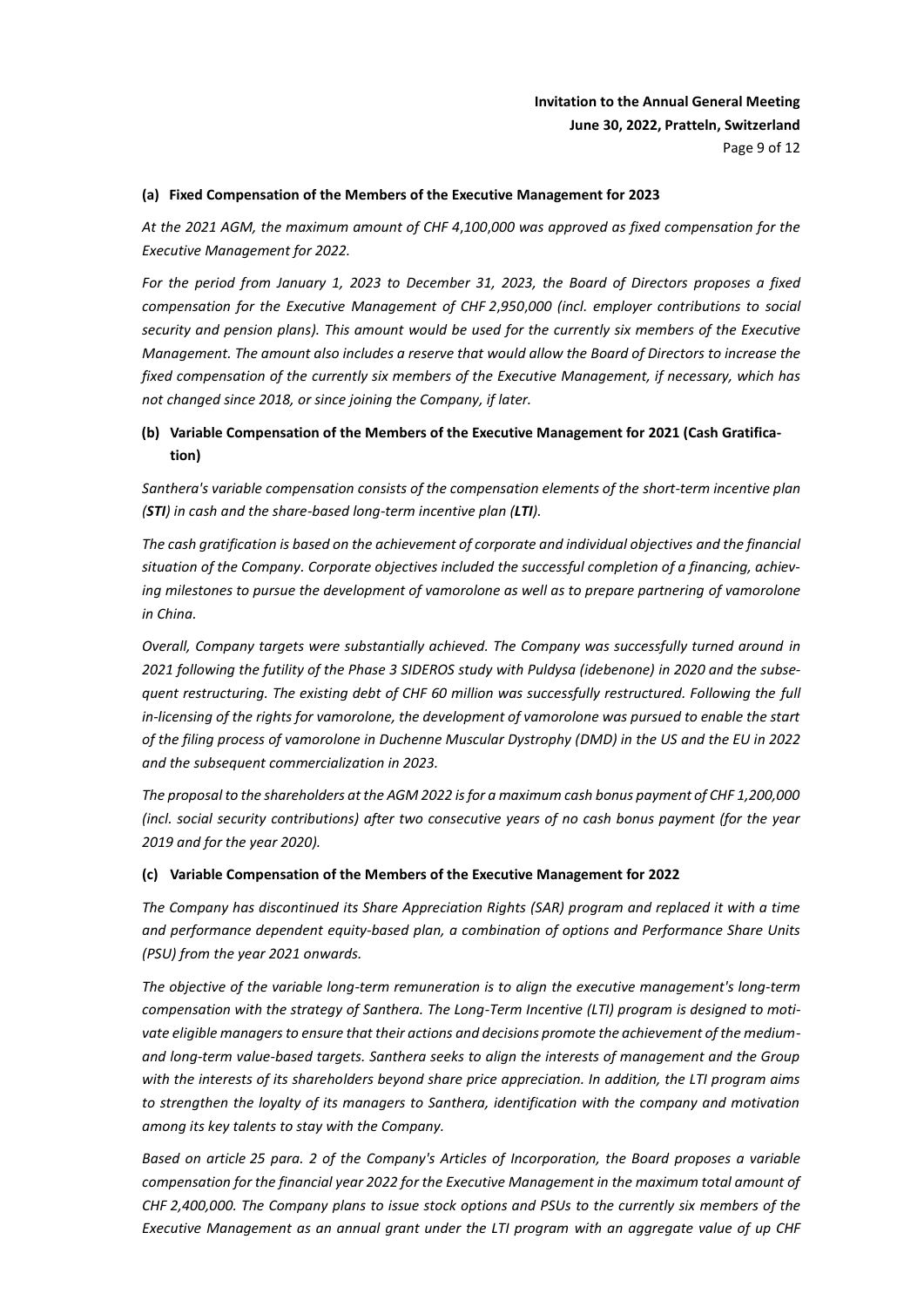# **Invitation to the Annual General Meeting June 30, 2022, Pratteln, Switzerland** Page 10 of 12

*2,400,000. The Company plans to propose additional variable compensation for the financial year 2022 for the Executive Management to the 2023 AGM.*

# **11. Re-election of the Statutory Auditors**

#### **Motion**

The Board of Directors proposes the re-election of Ernst & Young AG, Basel, as auditors for another oneyear term until the end of the 2023 AGM.

# **Explanations**

*According to Art. 22 para. 2 of the Articles of Incorporation, the AGM shall elect the auditors for a term until the next AGM.* 

# **12. Re-election of the Independent Proxy**

# **Motion**

The Board of Directors proposes the re-election of Dr. Balthasar Settelen, Basel, as independent proxy until the end of the 2023 AGM.

# **Explanations**

*According to Article 13a of the Articles of Incorporation, the independent proxy is elected annually for a term until the end of the next AGM.*

Pratteln, June 9, 2022 For the Board of Directors

Elmar Schnee Chairman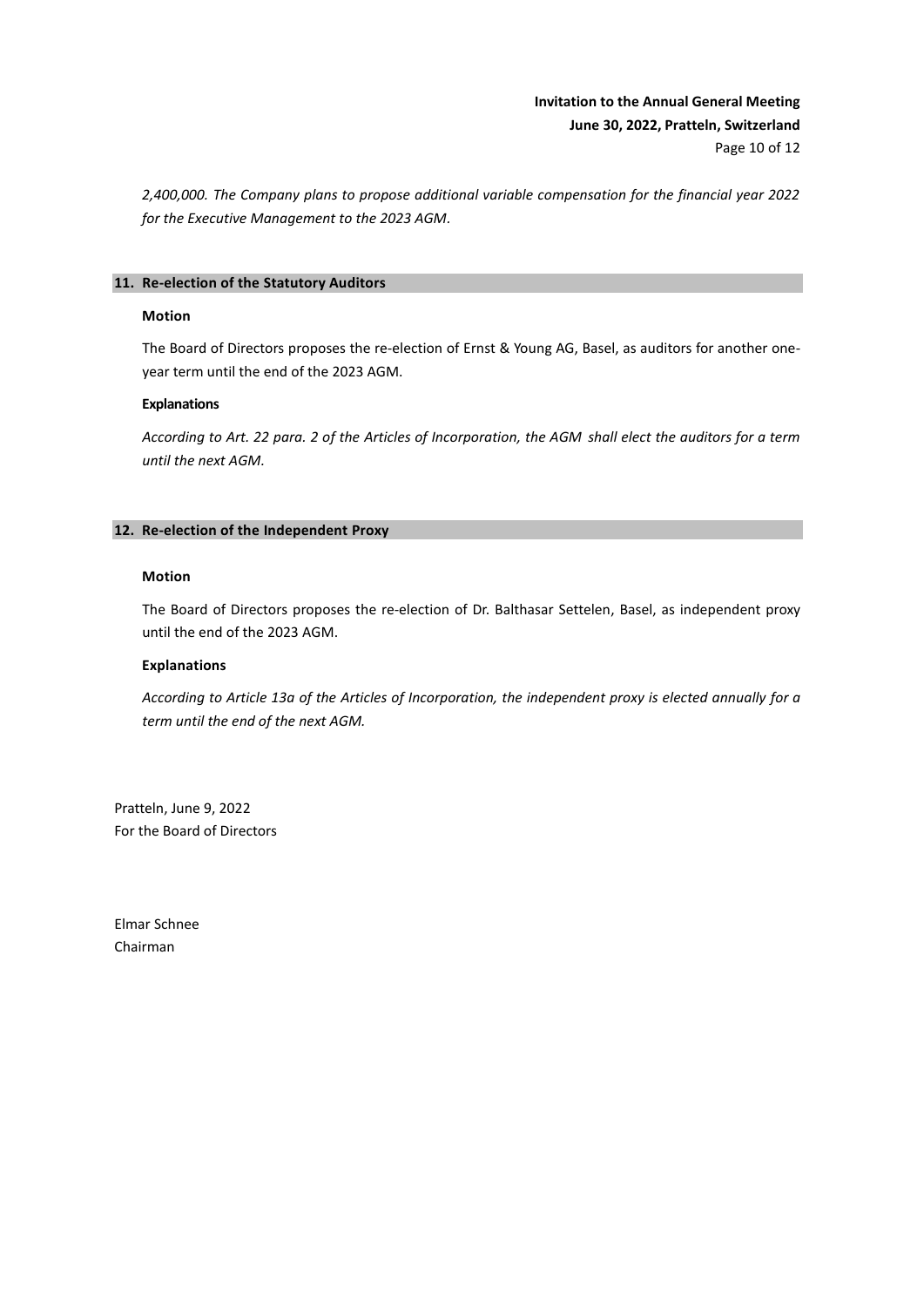**Invitation to the Annual General Meeting June 30, 2022, Pratteln, Switzerland** Page 11 of 12

# **Organizational Remarks**

#### **Documents**

The 2021 Annual Report can be downloaded from www.santhera.com/financial-reports and is available for inspection until the day of the AGM at the Company's headquarters at Hohenrainstrasse 24, 4133 Pratteln. Shareholders who wish to receive a printed copy of the Annual Report (in English) are kindly requested to tick the corresponding box on the reply form.

# **Voting Right and Share Register Closure**

Shareholders registered in the share register with the right to vote as of June 22, 2022, at 5:00 p.m. CEST, will receive the proxy form and will be able to vote by these means. The Company's share register will close on June 22, 2022, at 5:00 p.m. CEST, and will be reopened on July 1, 2022, at 7:00 a.m. CEST.

# **Granting of Power of Attorney to the Independent Proxy**

All shareholders can exercise their rights at the AGM solely via the independent proxy, **Dr. Balthasar Settelen,**  Advokat, Centralbahnstrasse 7, P.O. Box 206, 4010 Basel, Switzerland. There is no possibility to attend the AGM in person or to grant a power of attorney to another shareholder with voting rights.

Shareholders may grant powers of attorney and give instructions to the independent proxy as follows:

- by filling out and sending back the power of attorney on the proxy form; or
- electronically https://santhera.netvote.ch. The required login information will be sent to shareholders together with the written documents for the Annual General Meeting. Changes to the electronically transferred instructions can be made until June 28, 2022, 11:59 p.m. (CEST) at the latest.

Unless other instructions are given to the independent proxy, the independent proxy, in accordance with the proxy form or the electronic instruction form, is appointed to vote for the proposals made by the Board of Directors.

# **Invitation to the AGM via E-mail**

If you would like to receive the invitation to the AGM by e-mail in the future, you can select the option "Delivery method" on https://santhera.netvote.ch. The login details are printed on the enclosed reply form. You may change the dispatch method on https://santhera.netvote.ch at any time.

# **Venue**

The Annual General Meeting takes place at the headquarters of Santhera. There is no possibility to attend the AGM in person.